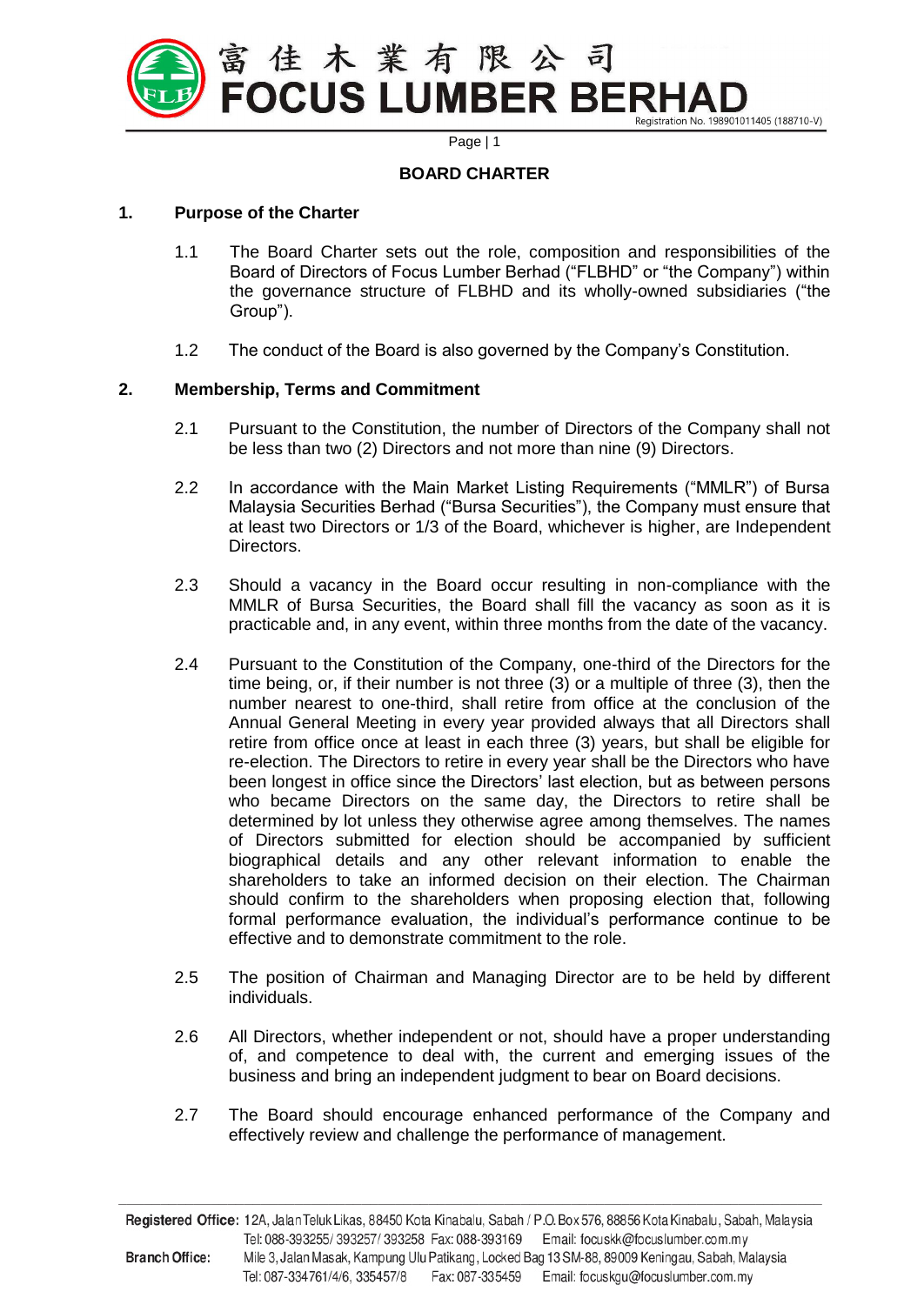

- 2.8 The threshold for materiality of relationships between a Non-Executive Director and the Company (other than as a Director) will be judged according to the significance of the relationship to the director in the context of their activities as a whole.
- 2.9 Membership of the Board shall be disclosed in the Company's Annual Report, including whether the Director is independent or not independent.
- 2.10 The Board should meet regularly to discharge its duties effectively. The Board generally has at least five regular scheduled meetings in each financial year.
- 2.11 All new members of the Board are to be provided with a formal letter of appointment setting out the key terms and conditions of their appointment.
- 2.12 All Board members must inform the Board before accepting any other directorship(s). This notification shall include an indication of time that the Director will spend on the new directorship(s). The Chairman of the Board will evaluate and approve whether the Director can accept the new appointment.
- 2.13 The Board appoints its member through a formal selection process. This process has been reviewed, approved and adopted by the Board as a whole. The Nomination Committee will evaluate and consider any new appointment of Directors before recommending to the Board for approval. The Company Secretary will ensure that all appointments are properly made and that legal and regulatory obligations are met.
- 2.14 The Board recognises the value of appointing individual Directors who brings diverse opinions, skills, experience and backgrounds to its discussions and decision-making processes. As such, it is the Board's policy during the selection of new Directors to take into account the diversity of the candidate's gender, age and racial background as well as their skills and experience as described in the preceding section. In identifying candidates for appointment of Directors, the Board does not solely rely on recommendations from existing Board members, Management or major shareholders. The Board utilises independent sources to identify suitably qualified candidates.
- 2.15 The Independent Non-Executive Directors shall have the necessary caliber to provide independent judgment on the issues of strategy, performance, allocation of resources and standards of conducts.
- 2.16 The Board undertakes a formal and objective annual evaluation to determine the effectiveness of the Board, its Committees and each individual Directors. The Board also to disclose how the assessment was carried out and its outcome.
- 2.17 The Board will entail the periodic engagement of independent experts to facilitate objective and candid Board evaluations, as and when necessary.

Registered Office: 12A, Jalan Teluk Likas, 88450 Kota Kinabalu, Sabah / P.O. Box 576, 88856 Kota Kinabalu, Sabah, Malaysia Tel: 088-393255/393257/393258 Fax: 088-393169 Email: focuskk@focuslumber.com.my **Branch Office:** Mile 3, Jalan Masak, Kampung Ulu Patikang, Locked Bag 13 SM-88, 89009 Keningau, Sabah, Malaysia Tel: 087-334761/4/6, 335457/8 Fax: 087-335459 Email: focuskgu@focuslumber.com.my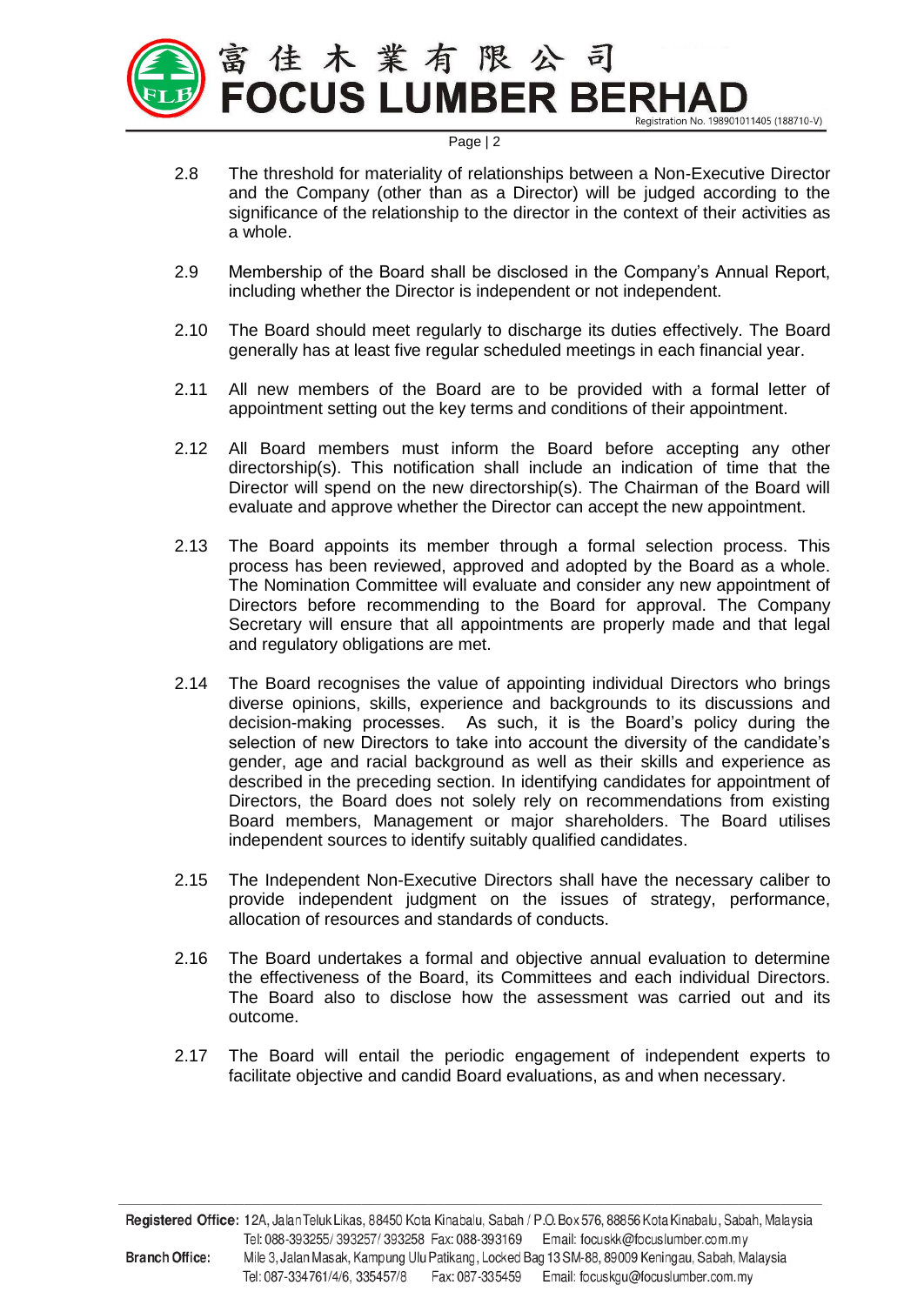

- 2.18 The annual assessment on individual Directors includes an evaluation of their:-
	- (1) Will and ability to critically challenge and ask the right questions;
	- (2) Character and integrity in dealing with potential conflict of interest situations;
	- (3) Commitment to serve the Company, due diligence and integrity; and
	- (4) Confidence to stand up for a point of view.

#### **3. Matters reserved for the Board**

- 3.1 Responsibility for implementing the strategic direction and management of the Company's day to day operations, making executive and investment decisions is delegated to the Managing Director, who is accountable to the Board.
- 3.2 The Board has the overall responsibility for the strategic direction; formulation of objectives and strategies; establishment of policies and procedures; and execution and monitoring of the business activities of the Group; risk management; succession planning; development and implementing investors relations and reviewing internal controls on behalf of the shareholders by whom they are elected and to whom they are accountable. In carrying out its responsibilities, the Board undertakes to serve the interests of shareholders, employees, and the broader community honestly, fairly, diligently and in accordance with applicable laws.
- 3.3 The following are matters which are specifically reserved for the Board and they constitute the key responsibilities of the Board, namely to:
	- (a) Develop, review and monitor the Company's long-term business strategies and provide strategic direction to management;
	- (b) Approve and monitor budgets, major capital commitments, capital management, acquisitions and divestitures;
	- (c) Review, challenge and decide on management's proposals for the Company, and monitor its implementation by management;
	- (d) Identify and review risks that may be faced by the Company and ensure that it has systems in place for risk management and internal control including approving the Company's risk appetite and its procedures for the detection of fraud and the prevention of bribery;
	- (e) Review and approve the Company's financial statements and other reporting and ensure the integrity of the Company's financial and nonfinancial reporting;
	- (f) Appoint, remove and review the performance of the Managing Director, board and senior management and ensure that succession planning is planned;

Registered Office: 12A, Jalan Teluk Likas, 88450 Kota Kinabalu, Sabah / P.O. Box 576, 88856 Kota Kinabalu, Sabah, Malaysia Tel: 088-393255/393257/393258 Fax: 088-393169 Email: focuskk@focuslumber.com.my **Branch Office:** Mile 3, Jalan Masak, Kampung Ulu Patikang, Locked Bag 13 SM-88, 89009 Keningau, Sabah, Malaysia Tel: 087-334761/4/6, 335457/8 Fax: 087-335459 Email: focuskgu@focuslumber.com.my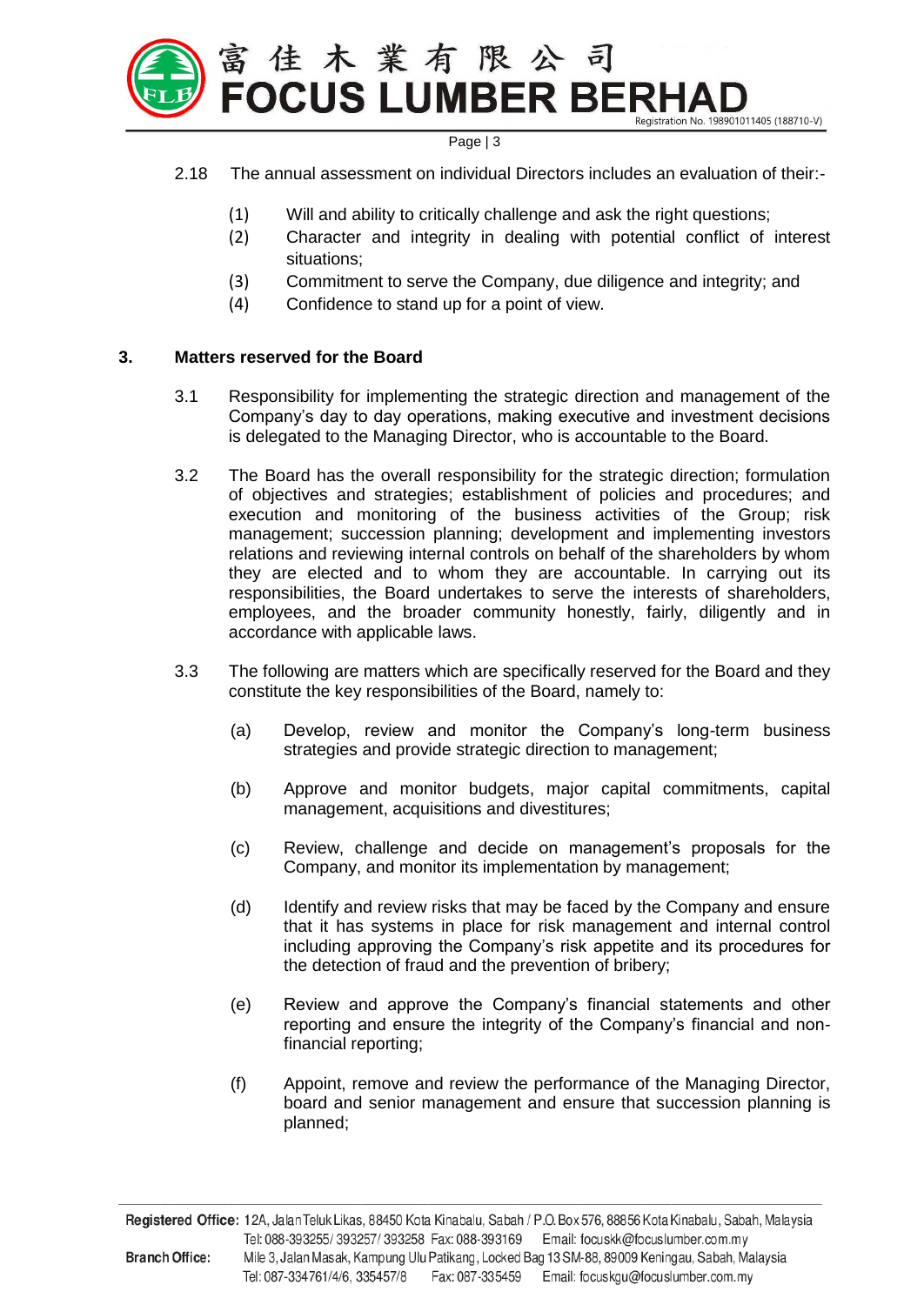

- (g) Ratify the appointment or removal of the Financial Controller and the Company Secretary;
- (h) Appoint directors;
- (i) Establish and maintain corporate governance standards within the Company which reinforces ethical, prudent and professional behaviour;
- (j) Monitor the Company's compliance with legal, regulatory requirements (including continuous disclosure) and ethical standards;
- (k) Lead by example to establish a culture within the Company which strives and rewards best practice in all areas of the business, particularly with regard to environmental issues;
- (l) Monitor whether the Board is appropriately skilled to meet the changing needs of the Company;
- (m) Ensure that there is an appropriate balance of power and authority on the Board, such that no individual or block of individuals can dominate the Board's decision making;
- (n) Be responsible (subject to shareholders' voting rights in general meeting) for selection of Directors and ensure that the candidate's experience and competence can assist the Company in meeting its corporate objectives and plans;
- (o) Arrange appropriate insurance cover in respect of legal action against its Directors;
- (p) Oversee the Company's operations, including its control and accountability systems;
- (q) Provide input into and final approval of management's development of corporate strategy and performance objectives;
- (r) Review, ratify and monitor the Company's Corporate Code of Conduct;
- (s) Ensure that appropriate resources are available to senior executives;
- (t) Encourage the Company to leverage on information technology for effective dissemination of information;
- (u) Take reasonable steps to encourage shareholders' participation at general meetings;
- (v) Ensuring that the Anti-Bribery and Anti-Corruption Policy are aligned with the Company's strategy;
- (w) Provide oversight to the anti-bribery programme;

Registered Office: 12A, Jalan Teluk Likas, 88450 Kota Kinabalu, Sabah / P.O. Box 576, 88856 Kota Kinabalu, Sabah, Malaysia Tel: 088-393255/393257/393258 Fax: 088-393169 Email: focuskk@focuslumber.com.my **Branch Office:** Mile 3, Jalan Masak, Kampung Ulu Patikang, Locked Bag 13 SM-88, 89009 Keningau, Sabah, Malaysia Tel: 087-334761/4/6, 335457/8 Fax: 087-335459 Email: focuskgu@focuslumber.com.my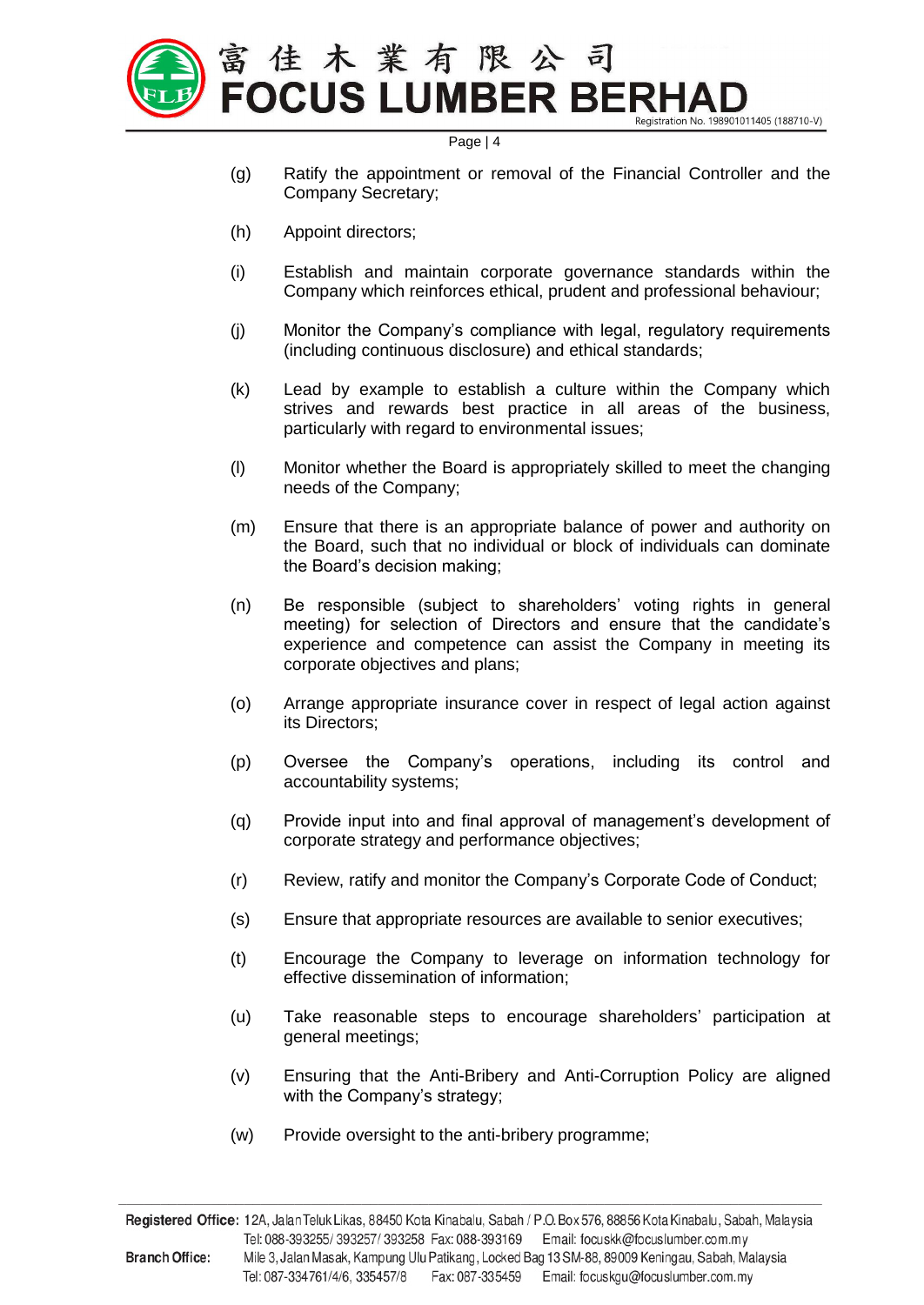

- (x) Ensure resources are properly and sufficiently assigned for the effective implementation of anti-bribery programme; and
- (y) Review and approve the Company's Anti-Bribery and Anti-Corruption Policy.

The Board may delegate any of its responsibilities to committees of the Board.

#### **4. Chairman**

- 4.1 The Chairman is responsible for:
	- (a) Providing leadership for the Board so that the Board can perform its responsibilities effectively;
	- (b) The efficient organisation and conduct of the Board's functioning, including establishing the agenda for Board meetings in consultation with the Managing Director, chairing the board meetings and ensuring that the board members and senior management behave in accordance with the Code of Conduct;
	- (c) Ensuring that the Directors receive accurate, timely and clear information in a form and of a quality appropriate to enable them to discharge their duties effectively. All Directors are entitled to request for additional information where they consider such information necessary to make informed decisions;
	- (d) Encouraging active participation and allowing dissenting views to be freely expressed;
	- (e) Managing the interface between Board and management;
	- (f) Ensuring that the views of shareholders are communicated to the Board as a whole, and that governance and strategy issues are discussed with major shareholders;
	- (g) Ensuring that the Directors continuously enhance their skills, knowledge and familiarity with the Company required to fulfill their roles as the Board Committees;
	- (h) Ensuring that new Directors receive full, formal and tailored induction upon joining the Board. The appointment letters should set out the new Directors' expected time commitment;
	- (i) Leading the Board in establishing and monitoring good corporate governance practices in the Company;
	- (j) Facilitating the effective contribution of all Directors at Board meetings; and
	- (k) Promoting constructive and respectful relationships between Directors, and between the Board and management.

Registered Office: 12A, Jalan Teluk Likas, 88450 Kota Kinabalu, Sabah / P.O. Box 576, 88856 Kota Kinabalu, Sabah, Malaysia Tel: 088-393255/393257/393258 Fax: 088-393169 Email: focuskk@focuslumber.com.my Mile 3, Jalan Masak, Kampung Ulu Patikang, Locked Bag 13 SM-88, 89009 Keningau, Sabah, Malaysia **Branch Office:** Tel: 087-334761/4/6, 335457/8 Fax: 087-335459 Email: focuskgu@focuslumber.com.my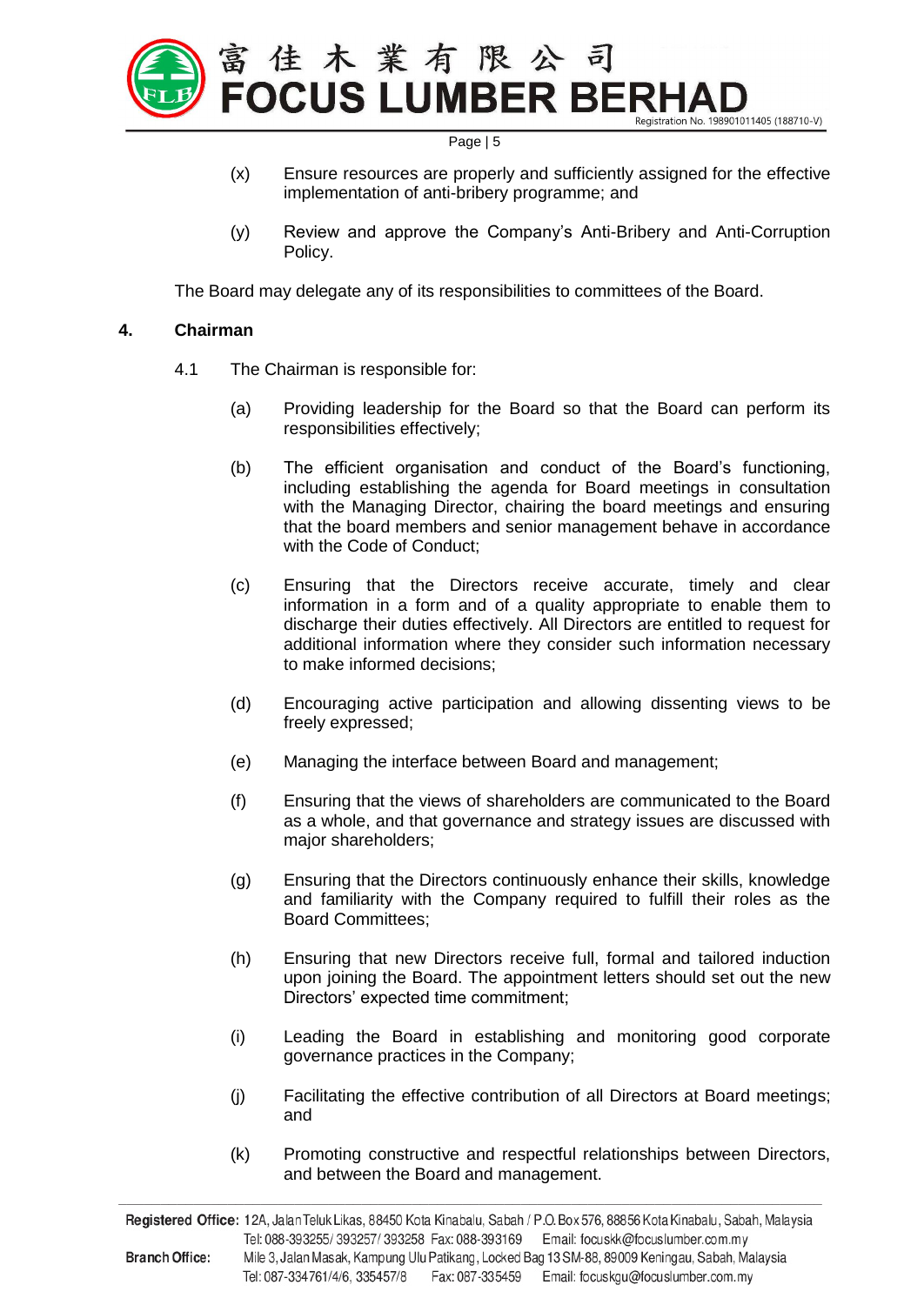

4.2 The Chairman shall disclose to the Board any significant commitments outside the Group and this information and its impact shall be included in the Annual Report.

# **5. Managing Director**

The Managing Director is responsible for:

- (a) Day-to-day management of the business and affairs of the Group;
- (b) The development (in conjunction with the Board) and implementation of short, medium and long-term corporate strategies for the Group, preparing business continuity plans and reports with senior management and reporting/presenting to the Board on current and future initiatives;
- (c) Ensuring the Executives be responsible for all functions contributing to the success and smooth operational flow of the Group;
- (d) Ensuring that the Group has appropriate framework for risk management, internal controls and anti-corruptions;
- (e) The efficient and effective operation of the Group;
- (f) The assessment of business opportunities which are beneficial to the Group;
- (g) Bringing material and other relevant matters to the attention of the Board in accurate and timely manner;
- (h) Overseeing effective shareholders' communication;
- (i) Promoting the culture of corporate integrity within the Company for effective implementation of the anti-bribery programme;
- (j) Accountable to the Board and ensure the responsibilities are assigned across the Company in the implementation of the anti-bribery programme;
- (k) Demonstrating visible and active commitment to implementation of the antibribery programme;
- (l) Ensuring the anti-bribery programme complied with the anti-bribery requirements and applicable laws and regulation of Malaysia;
- (m) Communicating the Anti-Bribery and Anti-Corruption Policy internally and externally;
- (n) Formalising the reporting procedures and encouraging the use of reporting mechanism for suspected and actual bribery;
- (o) Promoting non-retaliation policy for reports made in good faith or on the basis of reasonable belief of violations or suspected violations of the Company's Anti-Bribery and Anti-Corruption Policy; and

Registered Office: 12A, Jalan Teluk Likas, 88450 Kota Kinabalu, Sabah / P.O. Box 576, 88856 Kota Kinabalu, Sabah, Malaysia Tel: 088-393255/393257/393258 Fax: 088-393169 Email: focuskk@focuslumber.com.my **Branch Office:** Mile 3, Jalan Masak, Kampung Ulu Patikang, Locked Bag 13 SM-88, 89009 Keningau, Sabah, Malaysia Tel: 087-334761/4/6, 335457/8 Fax: 087-335459 Email: focuskgu@focuslumber.com.my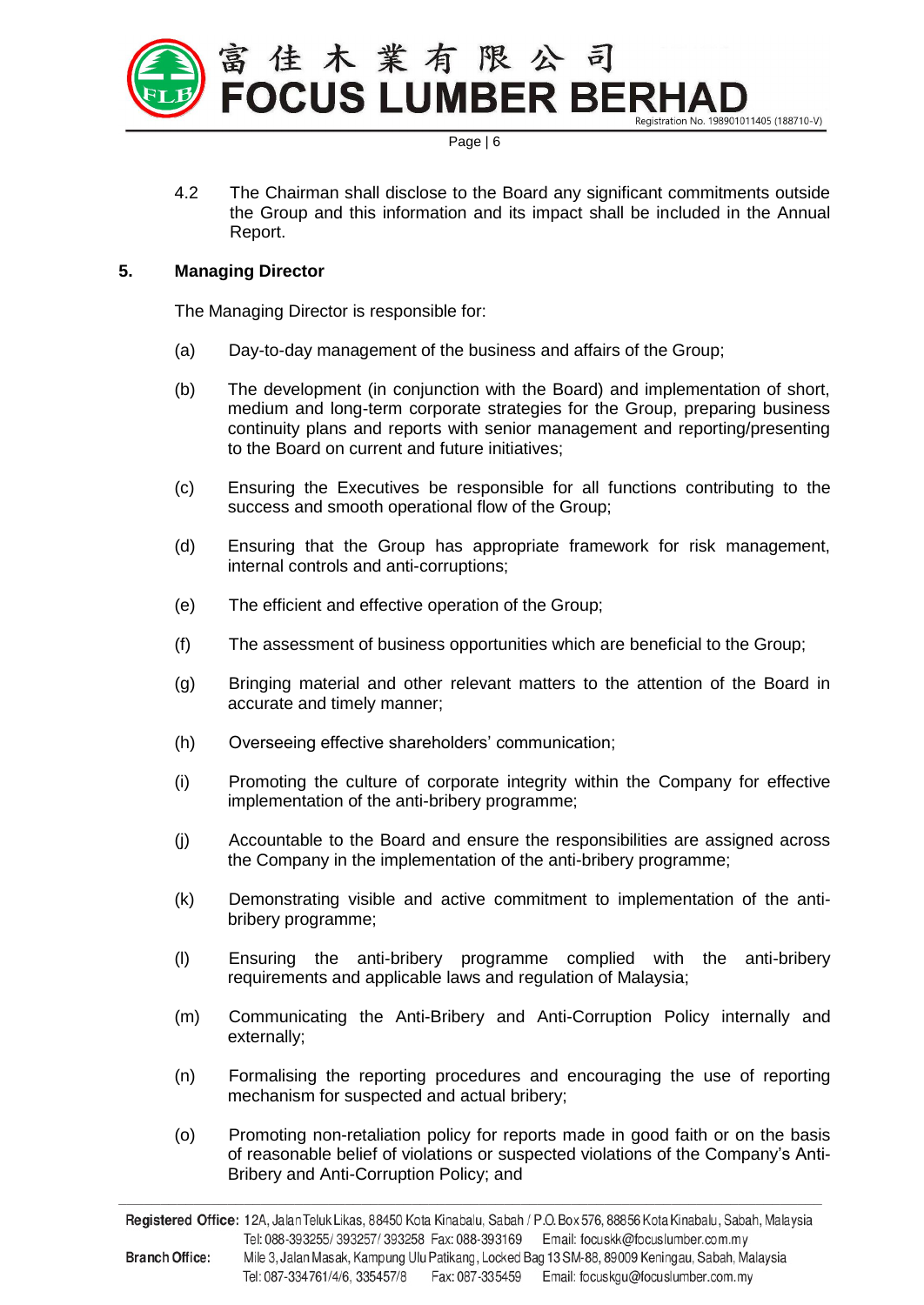

(p) Ensuring the appropriateness of the design of anti-bribery programme to achieve its objectives.

## **6. Separation of functions between the Chairman and the Managing Director**

- 6.1 The roles of the Chairman (Section 4) and Managing Director (Section 5) are strictly separated and clearly defined to ensure a balance of power and authority at the Board's level and to promote accountability as well as to facilitate division of responsibilities between the Chairman and Managing Director.
- 6.2 The balance of responsibilities between the Chairman and the Managing Director will be regularly reviewed to ensure the division of functions remains appropriate to the needs of the Company.

# **7. Independent Directors**

- 7.1 A Director will be considered independent if he or she is independent of management and free from any business or other relationship which could interfere with the exercise of independent judgement or the ability to act in the best interests of the Company. Without limiting the generality of the foregoing, an independent Director is one who –
	- (1) is not an executive Director of the Company or any related corporation of the Company;
	- (2) has not been within the last three years and is not an officer (except as a non-executive Director) of the Company. For this purpose, "officer" has the meaning given in Section 2 of the Companies Act 2016;
	- (3) is not a major shareholder of the Company;
	- (4) is not a family member of any executive Director, officer or major shareholder of the Company;
	- (5) is not acting as a nominee or representative of any executive Director or major shareholder of the Company;
	- (6) has not been engaged as an adviser by the Company under such circumstances as prescribed by the Exchange or is not presently a partner, Director (except as an independent Director) or major shareholder, as the case may be, of a firm or corporation which provides professional advisory services to the Company under such circumstances as prescribed by Bursa Securities; and
	- (7) has not engaged in any transaction with the Company under such circumstances as prescribed by the Exchange or is not presently a partner, Director or major shareholder, as the case may be, of a firm or corporation (other than subsidiaries of the applicant or listed issuer) which has engaged in any transaction with the Company under such circumstances as prescribed by Bursa Securities.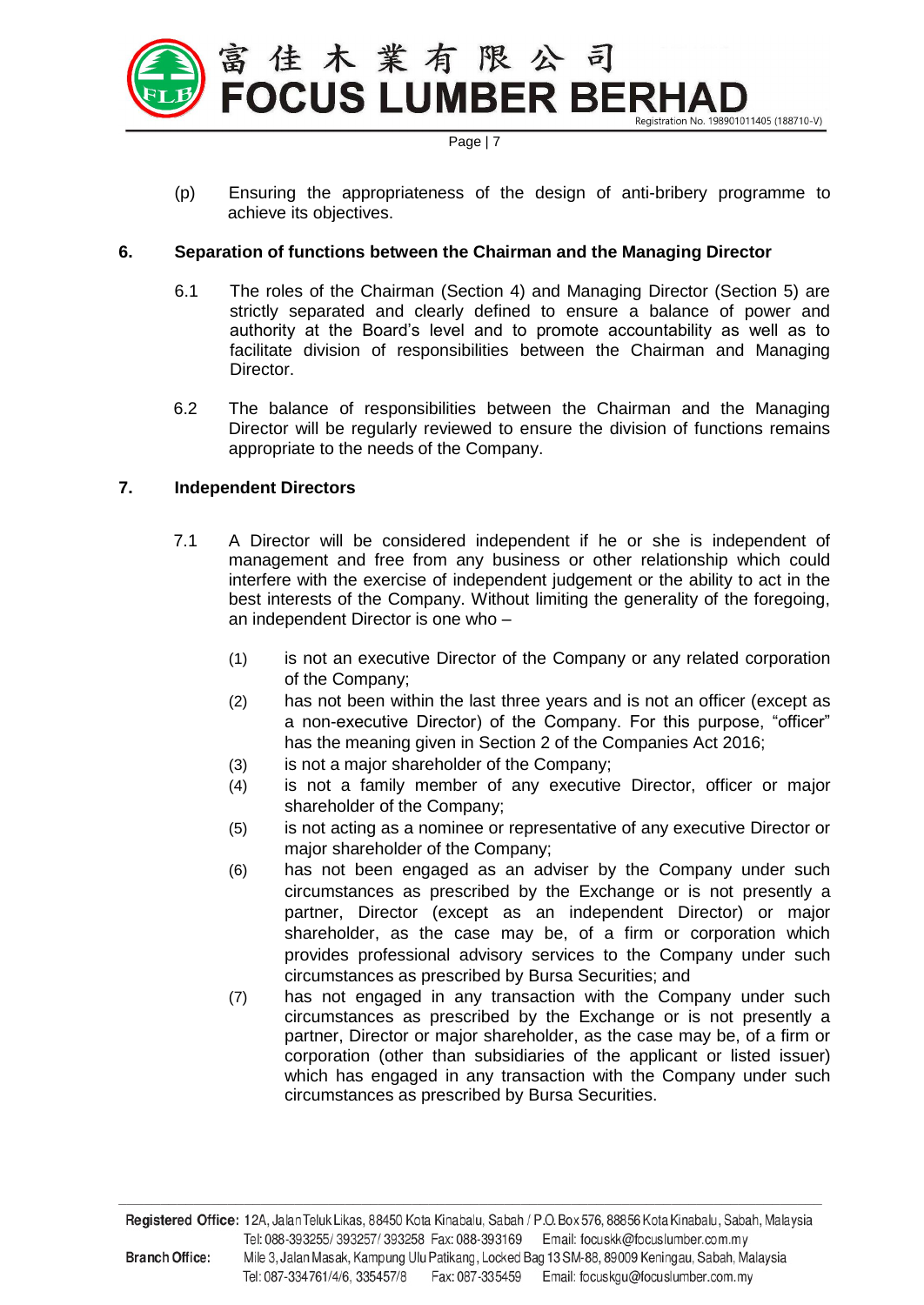

- 7.2 The tenure of an Independent Director shall not exceed a cumulative term limit of nine years. Upon completion of the nine years, an Independent Director may continue to serve on the Board as a Non-Independent Director. If the Board intends to retain an independent Director beyond nine years, it should justify and seek annual shareholders' approval. If the Board continues to retain the independent Director after the twelfth years, the Board should seek annual shareholders' approval through a two-tier voting process.
- 7.3 The Company considers the role of its independent Directors to be critical to the objectivity of decisions made by the Board and in striking an appropriate balance of the interests of all stakeholders for the Company's long-term benefit. The Board has identified a Senior Independent Director to whom concerns raised by shareholders and other interested parties regarding the Company may be conveyed and addressed to as well as being an intermediary for other Directors when necessary.
- 7.4 All Independent Directors are encouraged to:-
	- (a) Regularly update and refresh their skills, knowledge and familiarity with the Company;
	- (b) Seek appropriate clarification or amplification of information and, where necessary, take and follow appropriate professional advice;
	- (c) Where they have concerns about the running of the Company or a proposed action, ensure that these are addressed by the Board, to the extent that they are not resolved, ensure that they are recorded in the Board minutes;
	- (d) Upon resignation, provide a written statement to the Chairman, for circulation to the Board, if they have any such concerns.

## **8. Senior Independent Director**

- 8.1 The Senior Independent Director generally has the same legal responsibilities to the Company as any other Director.
- 8.2 However, as the Senior Independent Director, the roles are expanded to include the following:
	- (a) In the absence of the Chairman, to carry out the responsibilities to the Board as stated in the Job Description for the Chairman;
	- (b) Be available for discussion with any member of the Board
	- (c) Be available to shareholders of the Company in case they have concerns which cannot;
	- (d) should not, be addressed by the Chairman or Executive Directors;
	- (e) Resolve any dispute between the Chairman and the Managing Director;

Registered Office: 12A, Jalan Teluk Likas, 88450 Kota Kinabalu, Sabah / P.O. Box 576, 88856 Kota Kinabalu, Sabah, Malaysia Tel: 088-393255/393257/393258 Fax: 088-393169 Email: focuskk@focuslumber.com.my **Branch Office:** Mile 3, Jalan Masak, Kampung Ulu Patikang, Locked Bag 13 SM-88, 89009 Keningau, Sabah, Malaysia Tel: 087-334761/4/6, 335457/8 Fax: 087-335459 Email: focuskgu@focuslumber.com.my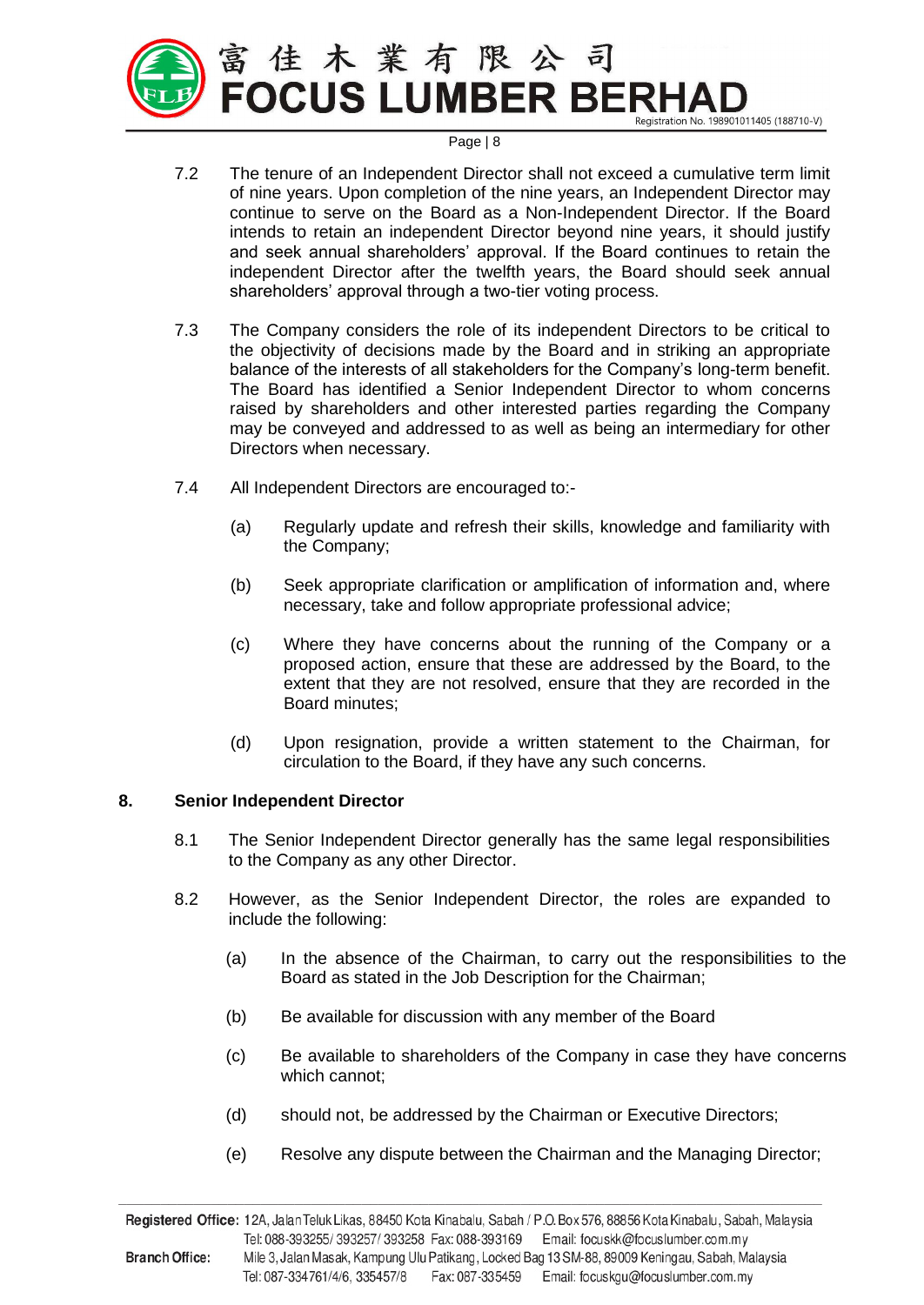

- (f) Lead the role in the planning of succession for the Chairman; and
- (g) Promote high ethical and corporate governance standard

#### **9. Board Committees**

- 9.1 The Directors may resolve to delegate any of their powers to a Committee or Committees consisting of such number of Directors as they think fit. In view of that, the Board has established the following Committees to undertake specific functions:-
	- (a) Audit Committee;
	- (b) Remuneration Committee ("RC");
	- (c) Nomination Committee; and
	- (d) Risk Management Committee.
- 9.2 The responsibilities of the respective Committees are laid out in their respective Terms of Reference, which are published on the Company's website at www.focuslumber.com.my
- 9.3 Each Committee has an obligation to report on its meetings to the Board and minutes of all Committee Meetings are to be made available to all Directors.

## **10. Remuneration of Directors**

- 10.1 The RC determines the remuneration for the Directors of the Company. No board members, whether Executive or Non-Executive, will be involved in deciding own remuneration.
- 10.2 The RC assesses the appropriateness of Directors and Management Team remuneration on an annual basis by reference to the principles of the Bonus Policy and Salary Structure, the evaluation of Board Performance, overall employment market conditions, scope of work and the Company's financial position.
- 10.3 The RC recommends remuneration for the Directors and Management Team to the Board for approval.
- 10.4 The details of the remuneration of respective Directors which include fees, salary, bonus, benefits-in-kind and other emoluments, would be disclosed in the Annual Report on named basis.

#### **11. Directors' Trainings**

11.1 In compliance with MMLR of Bursa Securities, all Directors are required to attend the Mandatory Accreditation Programme. The Directors will undergo such similar or continuing training and education programs from time to time to equip and keep themselves updated and abreast on the latest and new developments in order to discharge their roles and responsibilities more effectively.

Registered Office: 12A, Jalan Teluk Likas, 88450 Kota Kinabalu, Sabah / P.O. Box 576, 88856 Kota Kinabalu, Sabah, Malaysia Tel: 088-393255/393257/393258 Fax: 088-393169 Email: focuskk@focuslumber.com.my **Branch Office:** Mile 3, Jalan Masak, Kampung Ulu Patikang, Locked Bag 13 SM-88, 89009 Keningau, Sabah, Malaysia Tel: 087-334761/4/6, 335457/8 Fax: 087-335459 Email: focuskgu@focuslumber.com.my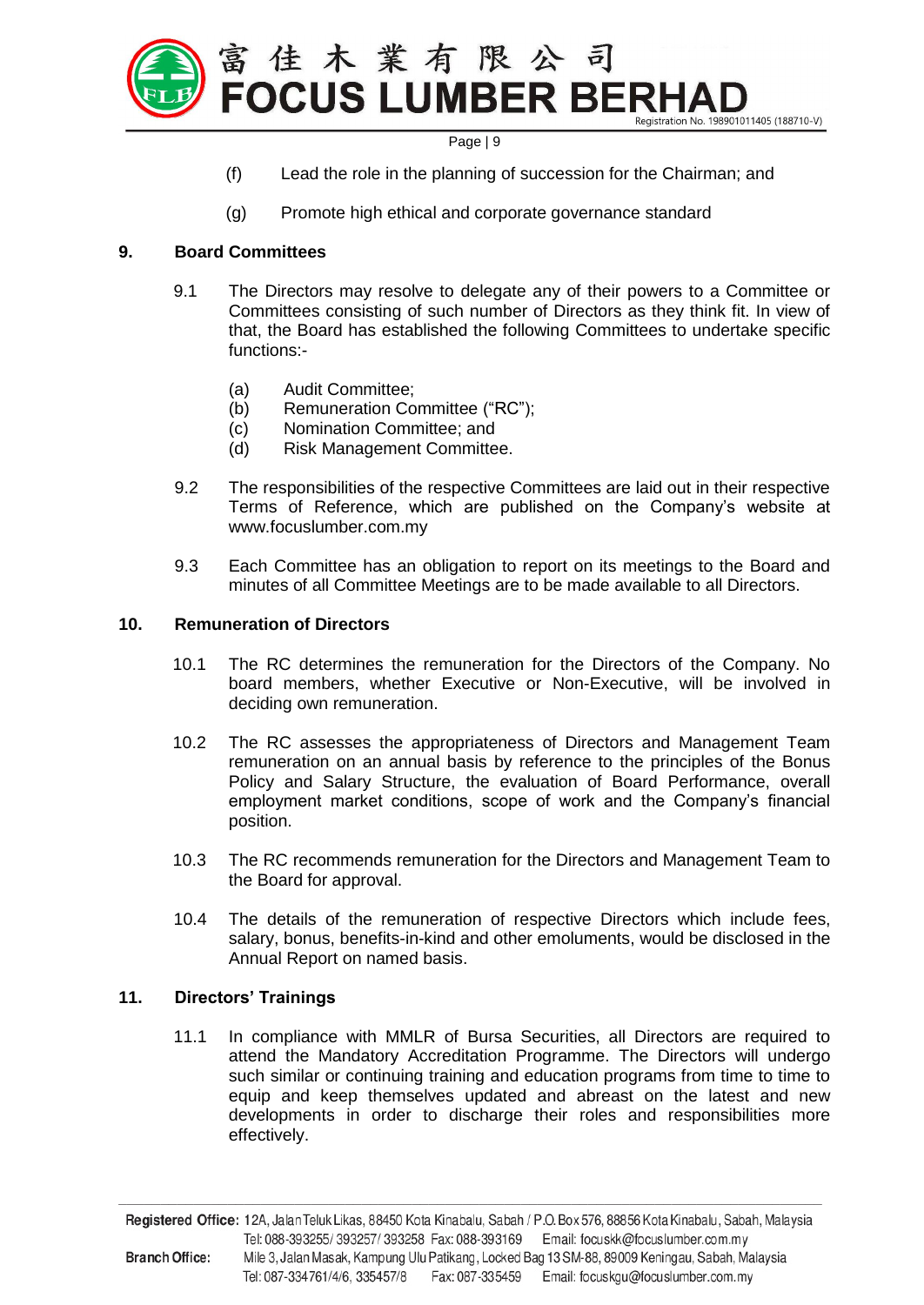

- 11.2 The Board will assess the training needs of the Directors and the Directors may be required to attend such courses or trainings as may be decided by the Board be they pertaining to development in laws and regulations, governance, risks, group's industries and businesses and operations which may affect the Board or the Group.
- 11.3 All new Directors appointed to the Board will be given briefing on the overall business operations of the Group.

## **12. Access to Information and Independent Advice**

- 12.1 All Directors (executive and non-executive) have the same and unrestricted right of access to information relevant to the furtherance of their duties and responsibilities as directors of the Company.
- 12.2 Directors have the right to seek independent external professional advice in the furtherance of their service as directors, at the Company's expense should the need arises. Written approval must be obtained from the Managing Director prior to incurring expense on behalf of the Company.

#### **13. Code of Conduct**

- 13.1 A Director must act honestly, in good faith and in the best interest of the Company as a whole.
- 13.2 A Director has to use due care and diligence in fulfilling the functions of office and exercising the powers attached to that office.
- 13.3 A Director must use the powers of office for a proper purpose, in the best interests of the Company as a whole.
- 13.4 A Director must recognise that the primary responsibility is to the Company's shareholders as a whole but should, where appropriate, have regard for the interests of all stakeholders of the Company.
- 13.5 A Director must not make improper use of information acquired as a director.
- 13.6 A Director must not take improper advantage of the position of director.
- 13.7 A Director must not allow personal interests, or the interest of any associated person, to conflict with the interest of the Company.
- 13.8 A Director has an obligation to be independent in judgment and actions and to take all reasonable steps to be satisfied as to the soundness of all decisions taken by the Board of Directors.
- 13.9 Confidential information received by a director in the course of the exercise of their duties as a director of the Company remains the property of the Company and it is improper to disclose it, or allow it to be disclosed, unless that disclosure has been authorized by the Company, or the person from whom the information is provided, or is required by law.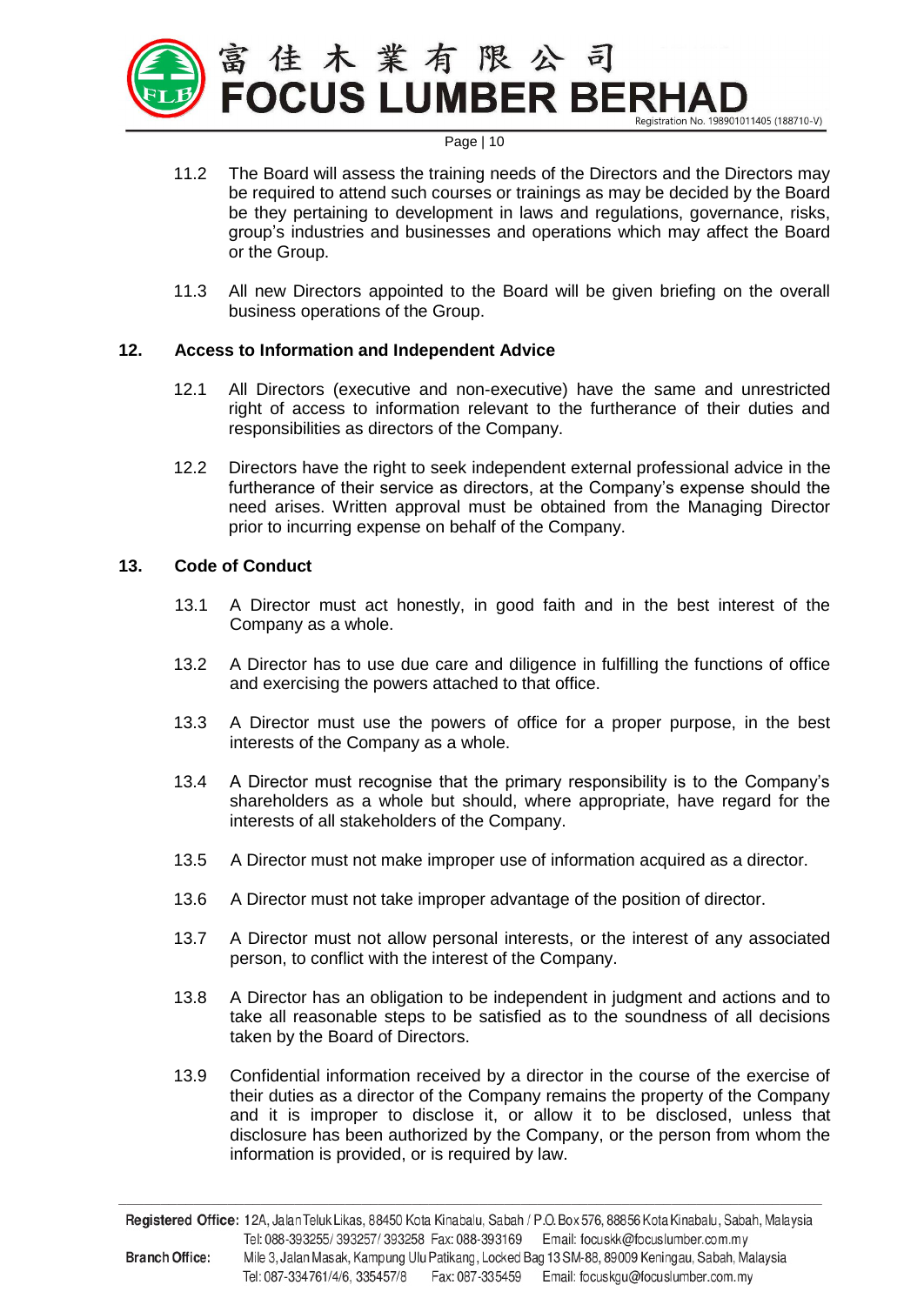

- 13.10 A Director should not engage in conduct likely to bring discredit upon the Company.
- 13.11 A Director has an obligation, at all time, to comply with the spirit, as well as the letter, of the law and with the principles of the Code of Conduct and Ethics.

#### **14. Company Secretary**

- 14.1 The Board is supported by a suitably qualified and competent Company Secretary to provide sound governance advice, ensure adherence to rules and procedures, and advocate adoption of corporate governance best practices and advise the Board on compliance with provisions of MMLR of the Bursa Securities, the Companies Act 2016 and other relevant laws and regulations.
- 14.2 The roles and responsibilities of a Company Secretary include, but are not limited to the following:-
	- (a) Manage all board and committee meeting logistics, attend and record minutes of all board and committee meetings and facilitate board communications;
	- (b) Advise the Board on its roles and responsibilities;
	- (c) Facilitate the orientation of new directors and assist in director training and development;
	- (d) Advise the board on corporate disclosures and compliance with company and securities regulations and listing requirements;
	- (e) Manage process pertaining to the annual shareholder meeting;
	- (f) Monitor corporate governance developments and assist the board ion applying governance practices to meet the Board's needs and stakeholders' expectations and;
	- (g) Serve as a focal point for stakeholders' communications and engagement on corporate governance issues.
- 14.3 All Directors have access to the advice and services of the Company Secretary.

## **15. Proceedings of Meetings**

- 15.1 The Directors may hold meetings for the dispatch of business and adjourn and otherwise regulate their meetings as they think fit. Directors' meetings are held on scheduled dates at least four times for each financial year.
- 15.2 The Constitution of the Company stipulates the procedures for convening board meetings and the board size and the quorum for board meetings.
- 15.3 Minutes of proceedings and resolutions of meetings of the Directors and any written resolutions passed by Directors, are to be recorded and entered in the Company's Minutes Book Register as soon as practicable after the meeting is held or the resolution is passed.
- 15.4 The Board members should ensure that minutes of Board meetings accurately reflect the deliberations and decisions of the Board, including whether any Director abstain from voting or deliberating on a particular manner.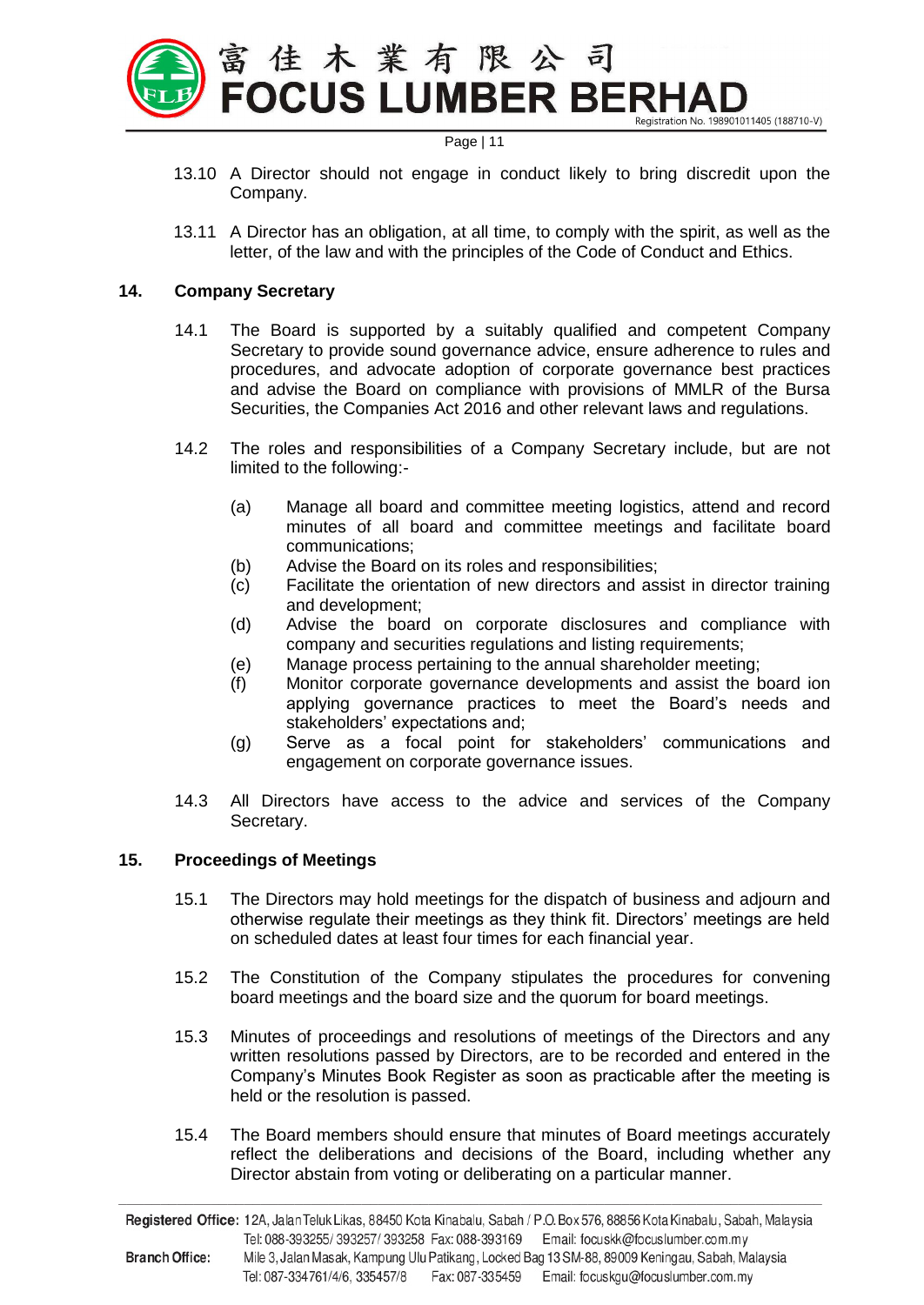

- 15.5 Minutes of all Board meetings are circulated to directors and approved by the Board at the subsequent meeting.
- 15.6 Directors shall entitle to the notice of meetings and full set of board papers at least five business days prior to each Board meeting to enable them, to have sufficient time to deliberate on the issues to be raised at the meetings and also to obtain further explanations, where necessary.

## **16. Investor Relations and Communications with Stakeholders**

- 16.1 The Board recognises the importance of an effective communications channel between the Board, stakeholders, institutional investors and the investing public at large, both in Malaysia and internationally, with the objective of providing a clear and complete picture of the Group's performance and position as much as possible.
- 16.2 The communication channels include the Group's annual reports, circulars to shareholders, quarterly financial results and the various prescribed announcements made to Bursa Securities from time to time in the Bursa Securities' website at www.bursamalaysia.com or via the Company's website.
- 16.3 Communication with stakeholders can also be achieved through the following means, which include:-
	- establishing an investor relations function;
	- conducting engagement forums;
	- organising investor, analyst and media briefings; and
	- use of electronic means (website, social media etc).
- 16.4 The Annual General Meeting ("AGM") and other General Meetings ("GM") are the principal forums for dialogue with the shareholders. The Company makes every effort to encourage maximum participation of shareholders at the AGM and other GM. If necessary, the Company would use technology for the conduct of the AGM or GM to allow shareholders to participate and vote remotely at the GM held either physically and/or virtually as well as to communicate with the chairperson, Directors, other members and advisers (if any) taking part in the main venue of the GM. Such technology may include telephone, television, video conferencing, or any other telecommunication or digital methods which permits instantaneous communication.
- 16.5 Notice of the AGM and Annual Report are despatched to the shareholders at least 28 days prior to the meeting.

## **17. Amendment and Review of Board Charter**

17.1 The Board will review the Board Charter annually to ensure it remains consistent with the Board's objectives and responsibilities and continued compliance with legal requirements and corporate governance requirements applicable to companies listed on the Bursa Securities and the Company's Constitution.

Registered Office: 12A, Jalan Teluk Likas, 88450 Kota Kinabalu, Sabah / P.O. Box 576, 88856 Kota Kinabalu, Sabah, Malaysia Tel: 088-393255/393257/393258 Fax: 088-393169 Email: focuskk@focuslumber.com.my **Branch Office:** Mile 3, Jalan Masak, Kampung Ulu Patikang, Locked Bag 13 SM-88, 89009 Keningau, Sabah, Malaysia Tel: 087-334761/4/6, 335457/8 Fax: 087-335459 Email: focuskgu@focuslumber.com.my